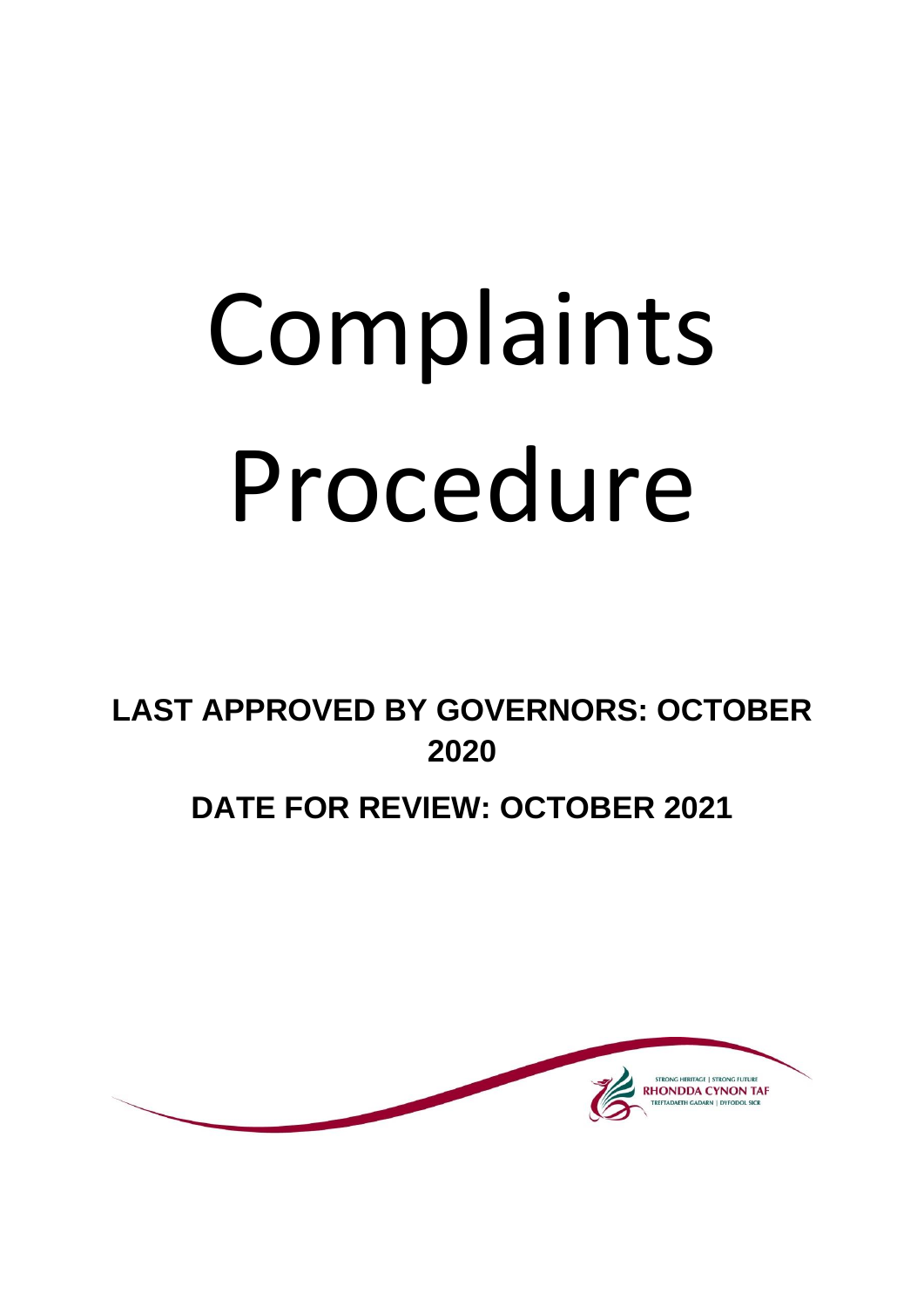# **1. Introduction**

- 1.1 **Bryn Celynnog Comprehensive School** is committed to dealing effectively with complaints. We aim to clarify any issues about which you are not sure. If possible we will put right any mistakes we have made and we will apologise. We aim to learn from mistakes and use that experience to improve what we do.
- 1.2 Our definition of a complaint is "an expression of dissatisfaction in relation to the school or a member of its staff that requires a response from the school."
- 1.3 This complaint procedure supports our commitment and is a way of ensuring that anyone with an interest in the school can raise a concern, with confidence that it will be heard and, if well-founded, addressed in an appropriate and timely fashion.

# **2. When to use this procedure**

- 2.1 When you have a concern or make a complaint we will usually respond in the way we explain below. Sometimes you might be concerned about matters that are not decided by the school, in which case we will tell you who to complain to. At other times you may be concerned about matters that are handled by other procedures, in which case we will explain to you how your concern will be dealt with.
- 2.2 If your concern or complaint is about another body as well as the school (for example the Local Authority) we will work with them to decide how to handle your concern.

# **3. Have you asked us yet?**

3.1 If you are approaching us for the first time you should give us a chance to respond. If you are not happy with our response then you may make a complaint using the procedure we describe below. Most concerns can be settled quickly by speaking to the relevant person in school, without the need to use a formal procedure.

# **4. What we expect from you**

4.1 We believe that all complainants have a right to be heard, understood and respected. School staff and governors have the same rights. We expect you to be polite and courteous. We will not tolerate aggressive, abusive or unreasonable behaviour. We will also not tolerate unreasonable demands or unreasonable persistence or vexatious complaining. If the Headteacher and/or Governing Body receive unreasonable persistence or vexatious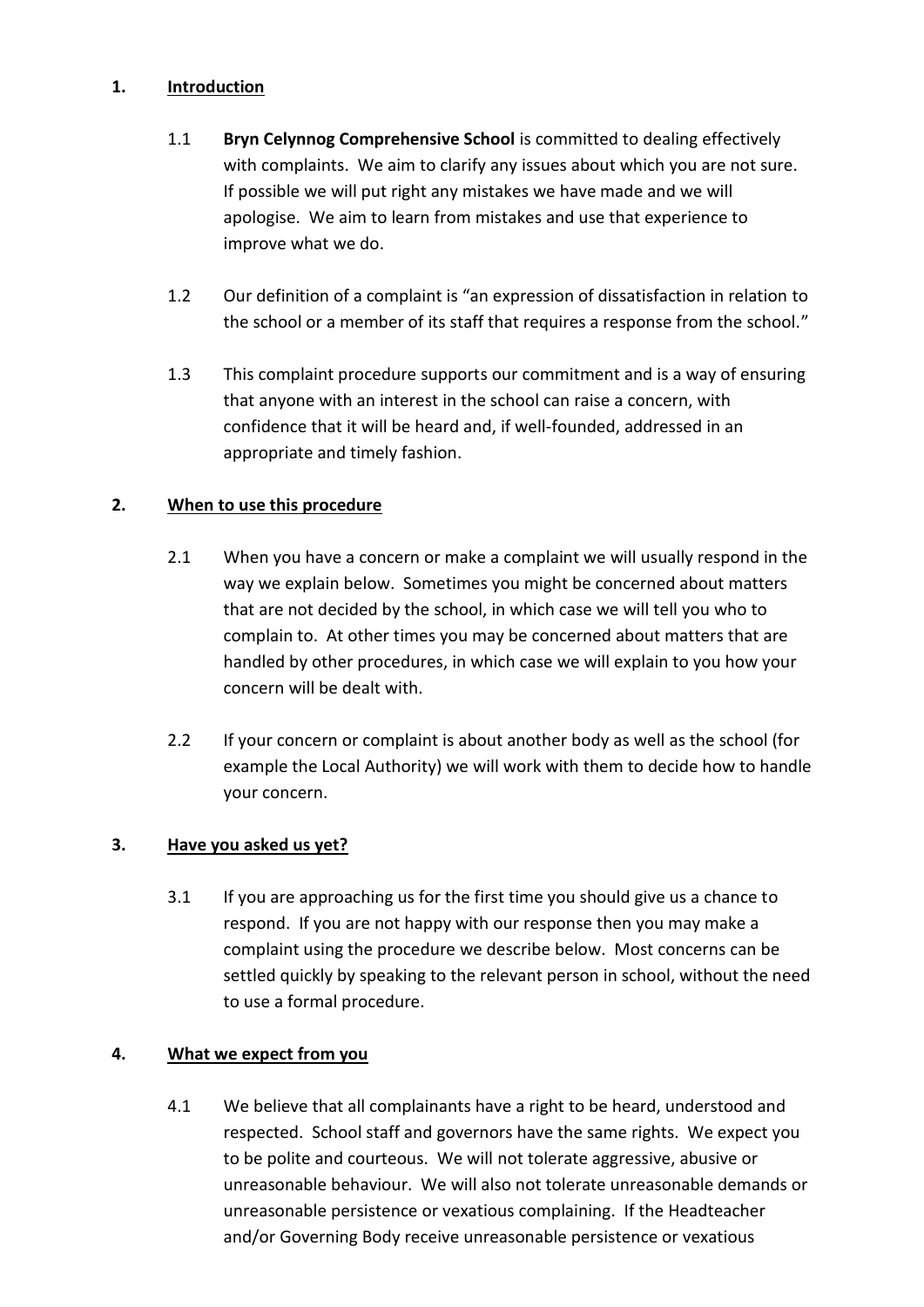complaining, this may be deferred to the Director of Education for further consideration. If the Director of Education determines the complaint to be unreasonable or vexatious, it will be disregarded. If the complaint is determined not to be unreasonable or vexatious, this will be referred back to the governing body, to be dealt with in accordance with this procedure.

An unreasonable or vexatious complaint can be characterised in a number of ways:

- Complaints which are obsessive, persistent, harassing, prolific, repetitious;
- Insistence upon pursuing unmeritorious complaints and/or unrealistic outcomes beyond all reason;
- Insistence upon pursuing meritorious complaints in an unreasonable manner;
- Complaints which are designed to cause disruption or annoyance;
- Demands for redress which lack any serious purpose or value.

# [\(www.oiahe.org.uk\)](http://www.oiahe.org.uk/)

#### **5. Our approach to answering your concern or complaint**

- 5.1 We will consider all your concerns and complaints in an open and fair way.
- 5.2 At all times the school will respect the rights and feelings of those involved and make every effort to protect confidential information.
- 5.3 Timescales for dealing with your concerns or complaints may need to be extended following discussion with you.
- 5.4 We may ask for advice from the Local Authority where appropriate.
- 5.5 Some types of concern or complaint may raise issues that have to be dealt with in another way (other than this complaints policy), in which case we will explain why this is so, and will tell you what steps will be taken.
- 5.6 The governing body will keep records of documents used to investigate your concern or complaint for seven years after it has been dealt with. Records will be kept in school and reviewed by the governing body after seven years to decide if they need to be kept longer.
- 5.7 Complaints that are made anonymously will be recorded but investigation will be at the discretion of the school depending on the nature of the complaint.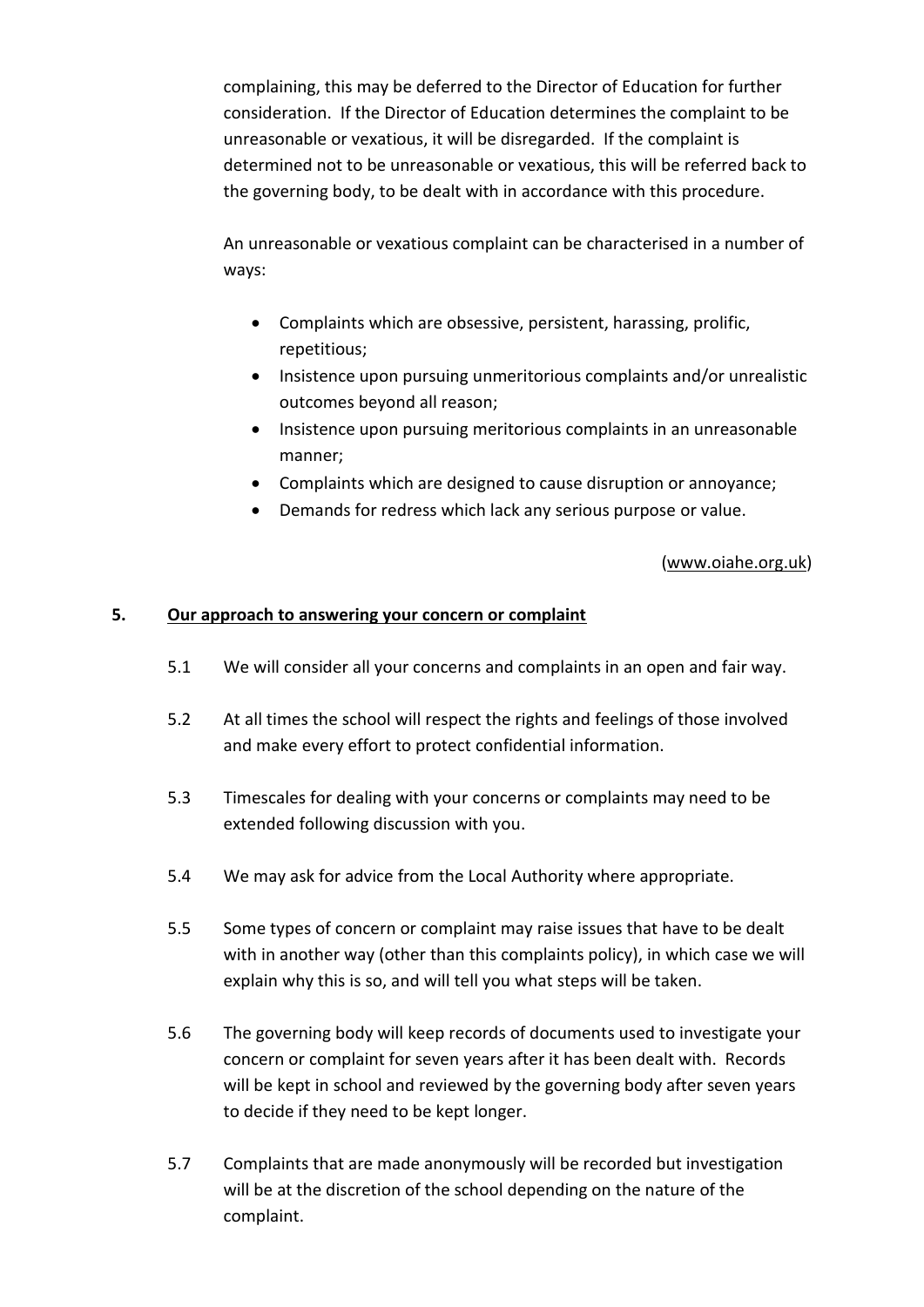5.8 Where complainants are considered to have been made only to cause harm or offence to individuals or the school, the governing body will ensure that records are kept of the investigations that are made and what actions are taken, including the reasons for "no action".

# **6. Answering you concern or complaint**

- 6.1 The chart in Appendix A shows what may happen when you make a complaint or raise a concern. There are up to three stages: A, B and C. Most complaints can be resolved at stages A or B. You can bring a relative or companion to support you at any time during the process but you will be expected to speak yourself. However, we recognise that when a complainant is a pupil it is reasonable for the companion to speak on their behalf and/or to advise the pupil.
- 6.2 As far as possible, your concern or complaint will be dealt with on a confidential basis. However, there could be occasions when the person dealing with your concern or complaint will need to consider whether anyone else within the school needs to know about your concern or complaint, so as to address it appropriately.
- 6.3 If you are a pupil under 16 and wish to raise a concern or bring a complaint we will ask for your permission before we involve your parent(s) or carer(s). If you are a pupil under 16 and are involved in a complaint in any other way, we may ask your parent(s) or carer(s) to become involved and attend any discussion or interview with you.

# **STAGE A**

- 6.4 If you have a concern, you can often resolve it quickly by talking to a teacher or **P.A. to the Headteacher / Clerk to the Governing Body (who is the school's designated person**.) You should raise your concern as soon as you can; normally we would expect you to raise your issues within 10 school days of any incident. The longer you leave it the harder it might be for those involved to deal with it effectively.
- 6.5 If you are a pupil, you can raise your concerns with your school council representative, form tutor or a teacher chosen to deal with pupil concerns (as appropriate for the school). This will not stop you, at a later date, from raising a complaint if you feel that the issue(s) you have raised have not been dealt with properly.
- 6.6 We will try to let you know what we have done or are doing about your concern normally within 10 school days, but if this is not possible, we will talk to you and agree a revised timescale with you.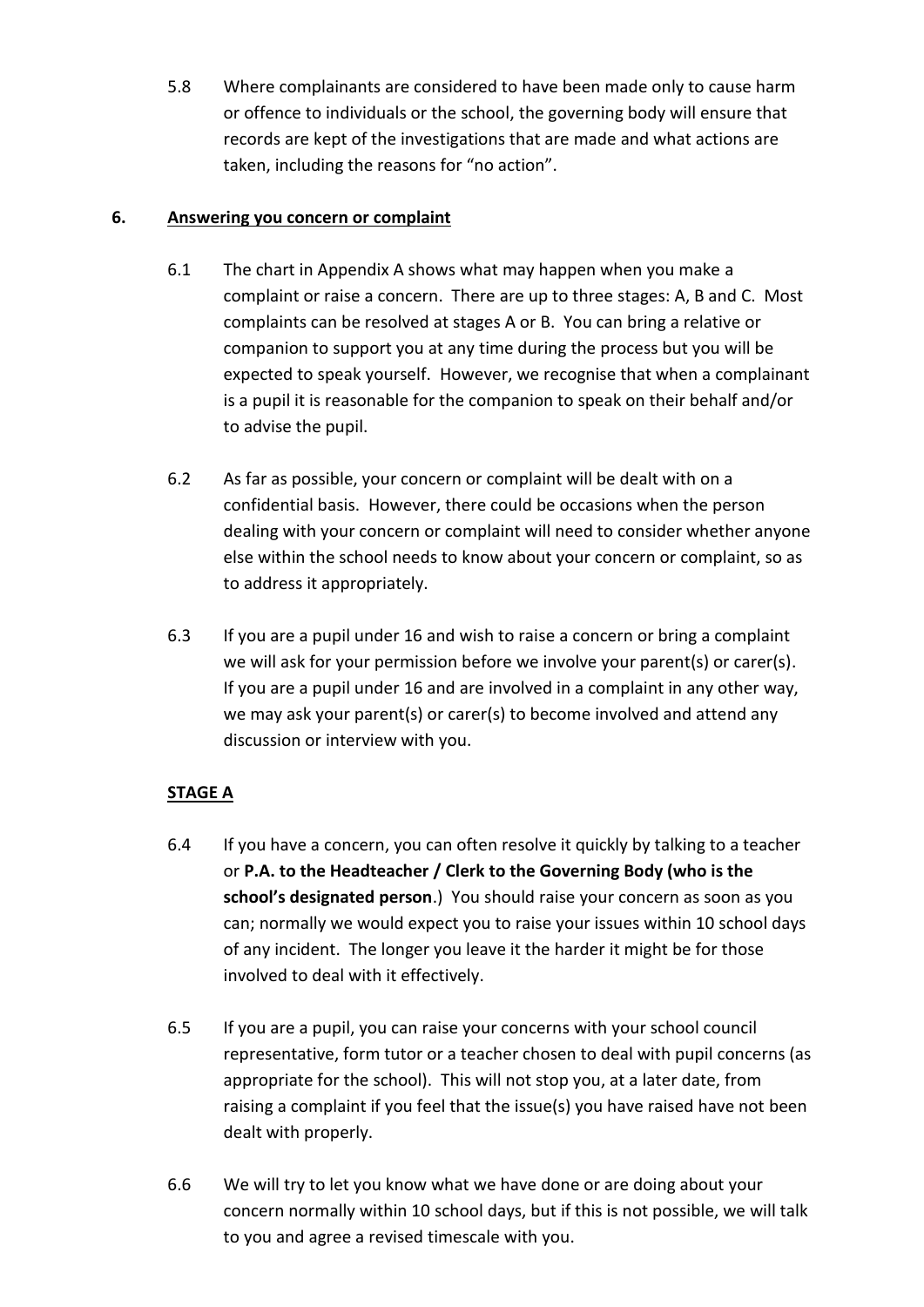6.7 The person overseeing your concern or complaint will keep you informed of the progress being made. This person will also keep a log of the concern for future reference.

# **STAGE B**

- 6.8 In most cases, we would expect that your concern is resolved informally. If you feel your initial concern has not been dealt with appropriately you should put your complaint in writing to the Headteacher.
- 6.9 We would expect you to aim to do **this within the five school days of receiving a response to your concern as it is in everyone's interest to resolve a complaint as soon as possible.**
- 6.10 If your complaint is about the Headteacher, you should put your complaint in writing to the Chairperson of the governing body, addressed to the school, to ask for your complaint to be investigated.
- 6.11 In all cases, **the school's designated person** can help you put your complaint in writing if necessary.
- 6.12 If you are involved in any way with a complaint, **the school's designated person** will explain what will happen and the sort of help that is available to you.
- 6.13 **The school's designated person** will invite you to discuss your complaint at a meeting. Timescales for dealing with your complaint will be agreed with you. We will aim to have a meeting with you and to explain what will happen, normally within 10 school days of receiving your letter. The school's designated person will complete the investigation and will let you know the outcome in writing within 10 school days of completion.

# **STAGE C**

- 6.14 It is rare that a complaint will progress any further. However, if you still feel that your complaint has not been dealt with fairly, you should write, through the school's address, to the Chairperson of the governing body setting out your reasons for asking the governing body's complaints committee to consider your complaint. You do not have to write down details of your whole complaint again.
- 6.15 If you prefer, instead of sending a letter or e-mail, you can talk to the Chairperson of the governing body or **the school's designated person**, who will write down what is discussed and what, in your own words, would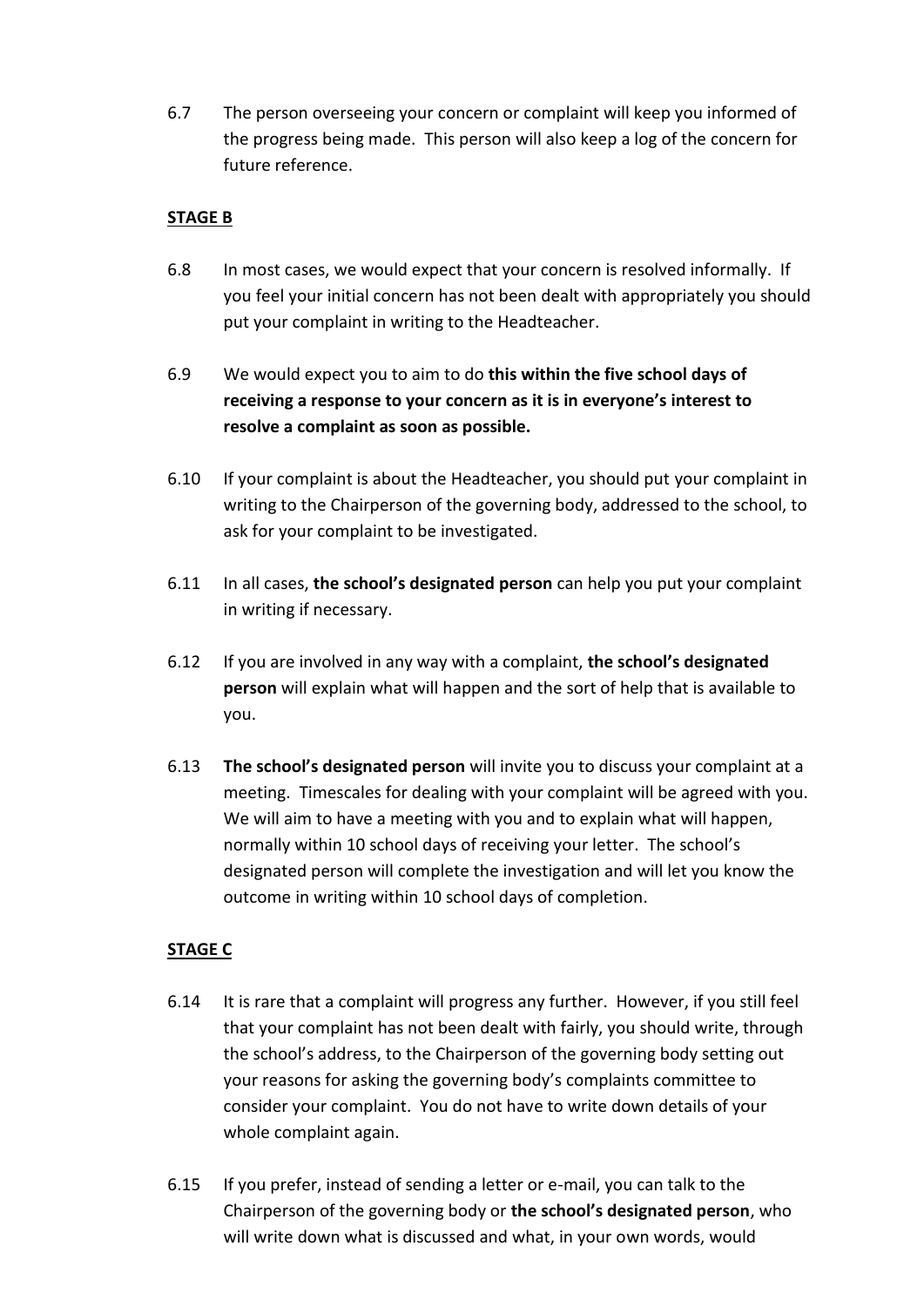resolve the problem. We would normally expect you to do this within five school days of receiving the school's response. You will be asked to read the notes or will have the notes read back to you and then be asked to sign them as a true record of what was said. We will let you know how the complaint will be dealt with and will send a letter to confirm this. The complaints committee will normally have a meeting with you within 15 school days of receiving your letter.

- 6.16 The letter will also tell you when all the evidence and documentation to be considered by the complaints committee must be received. Everyone involved will see the evidence and documentation before the meeting, whilst ensuring that people's rights to privacy of information are protected. The letter will also record what we have agreed with you about when and where the meeting will take place and what will happen. The timescale may need to be changed, to allow for the availability of people, the gathering of evidence or seeking advice. In this case, the person dealing with the complaint will agree a new meeting date with you.
- 6.17 Normally, in order to deal with the complaint as quickly as possible, the complaints committee will not reschedule the meeting more than once. If you ask to reschedule the meeting more than once, the committee may think it is reasonable to make a decision on the complaint in your absence to avoid unnecessary delays.
- 6.18 We will write to you within 10 school days of the meeting explaining the outcome of the governing body's complaints committee's consideration.
- 6.19 We will keep records of all conversations and discussions for the purpose of future reference and review by the full governing body. These records will be kept for a minimum of seven years.
- 6.20 The governing body's complaints committee is the final arbiter of complaints.

# **7. Special circumstances**

7.1 Where a complaint is made about any of the following the complaints procedure will be applied differently.

# **7.1.1 A governor or group of governors**

The concern or complaint will be referred to the Chairperson of the governing body for investigation. The Chairperson may alternatively delegate the matter to another governor for investigation. Stage B onwards of the complaints procedure will apply.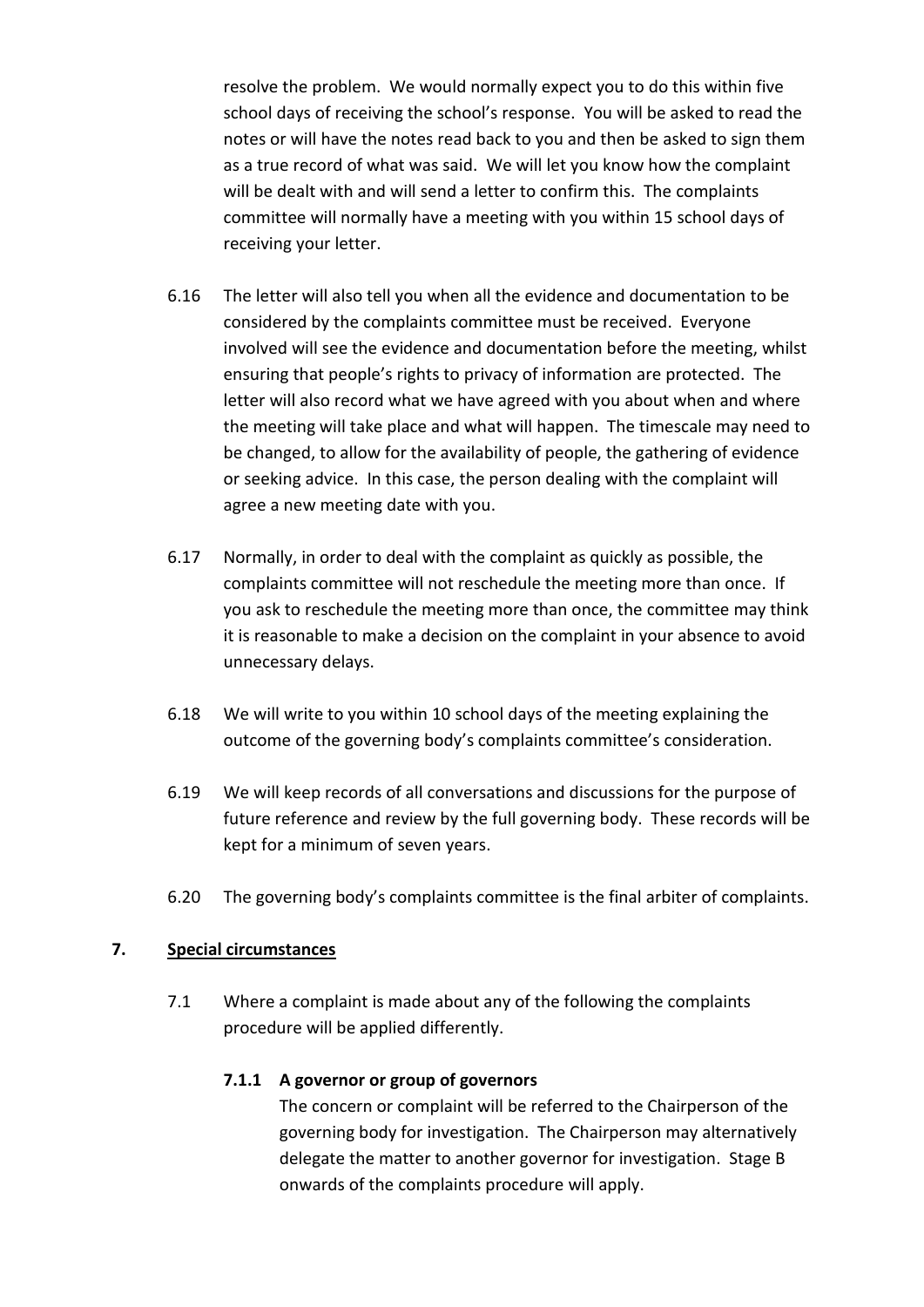**7.1.2 The Chairperson of the governing body or Headteacher and Chairperson of the governing body**

> The Vice-Chairperson will be informed and will investigate it or may delegate it to another governor. Stage B onwards of the complaints procedure will apply.

**7.1.3 Both the Chairperson and Vice-Chairperson of the governing body** The complaint will be referred to the clerk of the governing body who will inform the Chairperson of the complaints committee. Stage C of the complaints procedure will then apply.

# **7.1.4 The whole governing body**

The complaint will be referred to the clerk of the governing body who will inform the Headteacher, Chairperson of the governing body, Local Authority and, where appropriate, the Diocesan Authority. The Local Authority will usually agree arrangements with the governing body for independent investigation of the complaint.

# **7.1.5. The Headteacher**

The concern or complaint will be referred to the Chairperson of the governing body who will undertake an investigation or may delegate it to another governor. Stage B onwards of the complaint procedure will apply.

7.2 In all cases the school and governing body will ensure that complaints are dealt with in an unbiased, open and fair way.

# **8. Our commitment to you**

- 8.1 We will take your concerns and complaints seriously and, where we have made mistakes, will try to learn from them.
- 8.2 If you need help to make your concerns known we will try and assist you. If you are a young person and need extra assistance the Welsh Government has established MEIC, which is a national advocacy and advice helpline for children and young people. Advice and support can also be accessed from the Children's Commissioner for Wales.
- 8.3 The governing body has consulted with staff and pupils on this policy and will consult further if any amendments are made in the future.

MEIC may be contacted by freephone: 0808 802 3456 or text: 84001. This service is operated 24 hours a day.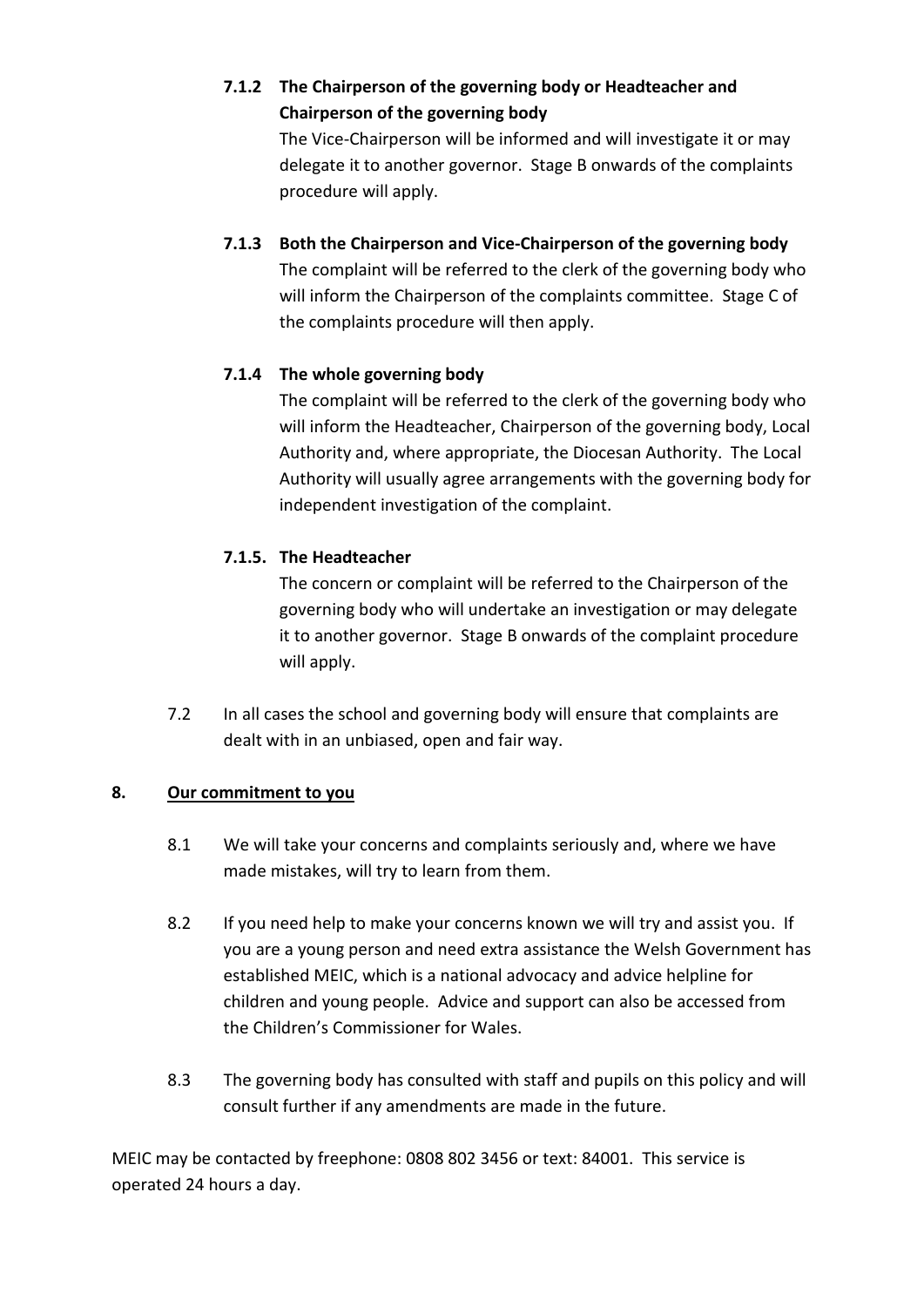The Children's Commissioner for Wales can be contacted by freephone: 0808 801 1000 (Monday – Friday 9.00a.m. to 5.00p.m.), text: 80 800 (start your message with COM) or email: [advice@childcomwales.org.uk](mailto:advice@childcomwales.org.uk)

Signed by the Chairperson of the governing body of: BRYN CELYNNOG COMPREHENSIVE SCHOOL